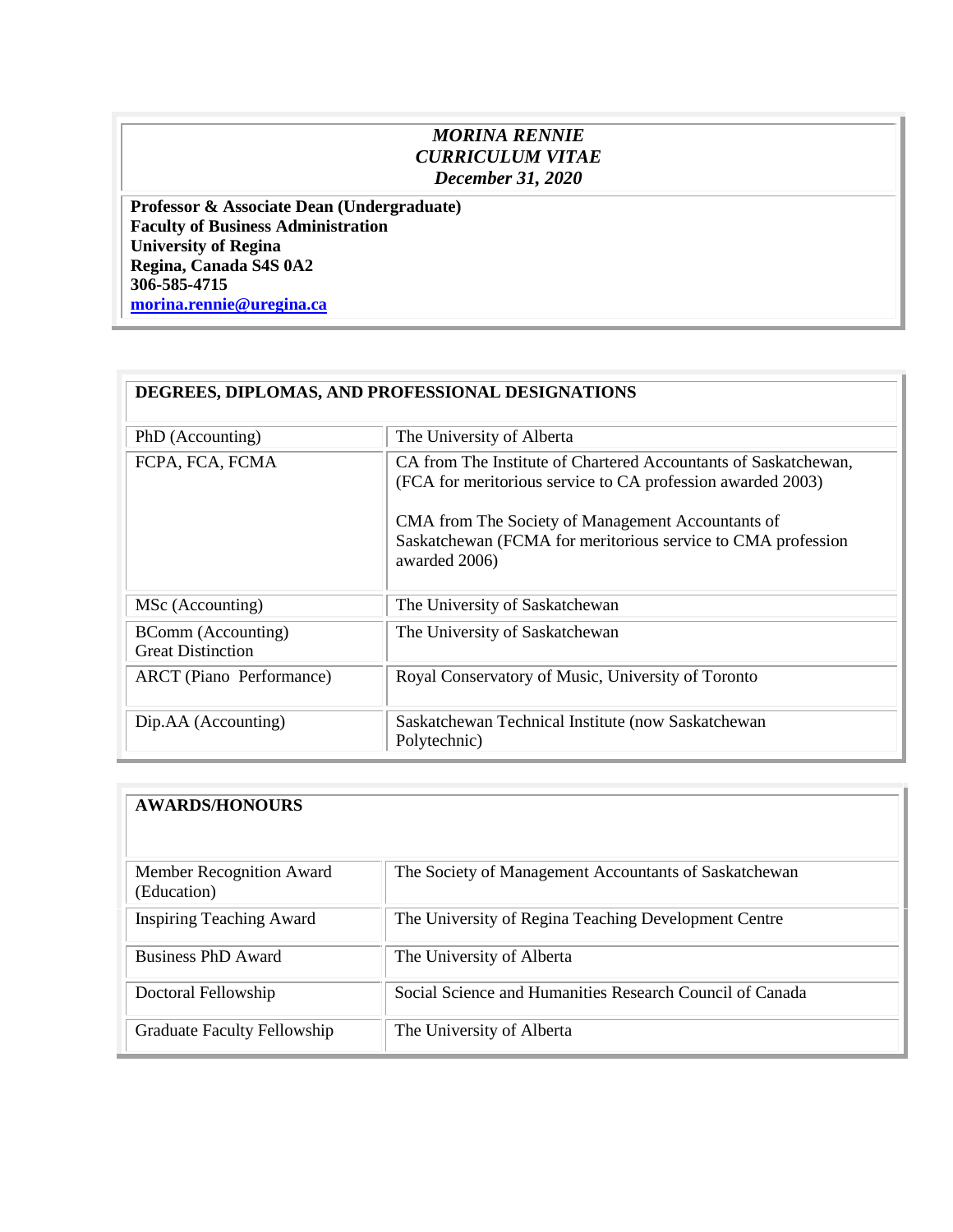| Gold Medal (highest)<br>standing in Saskatchewan in<br>the 1981 Uniform Final<br>Examination)                                   | The Institute of Chartered Accountants of Saskatchewan |
|---------------------------------------------------------------------------------------------------------------------------------|--------------------------------------------------------|
| Laimon Academic Award<br>and Solomon Livergant Prize<br>(highest standing in College)<br>of Commerce, 1979<br>graduating class) | The University of Saskatchewan                         |
| Valedictorian (Convocation<br>of the Society of<br>Management Accountants of<br>Saskatchewan)                                   | The Society of Management Accountants of Saskatchewan  |

| <b>RECENT WORK EXPERIENCE</b> |                                                                                            |
|-------------------------------|--------------------------------------------------------------------------------------------|
| 2018-present                  | Associate Dean, Undergraduate; Faculty of Business Administration, University of<br>Regina |
| $2002$ -present               | Professor; Faculty of Business Administration; University of Regina                        |

## **TEACHING**

Currently teaching: Intermediate Financial Accounting II and Advanced Financial Accounting

Courses taught in the past: Introductory Financial Accounting, Introductory Managerial Accounting, Intermediate Financial Accounting, Auditing Theory and Application, and Accounting Theory and Intermediate Financial Accounting I, Accounting for Managers (EMBA course)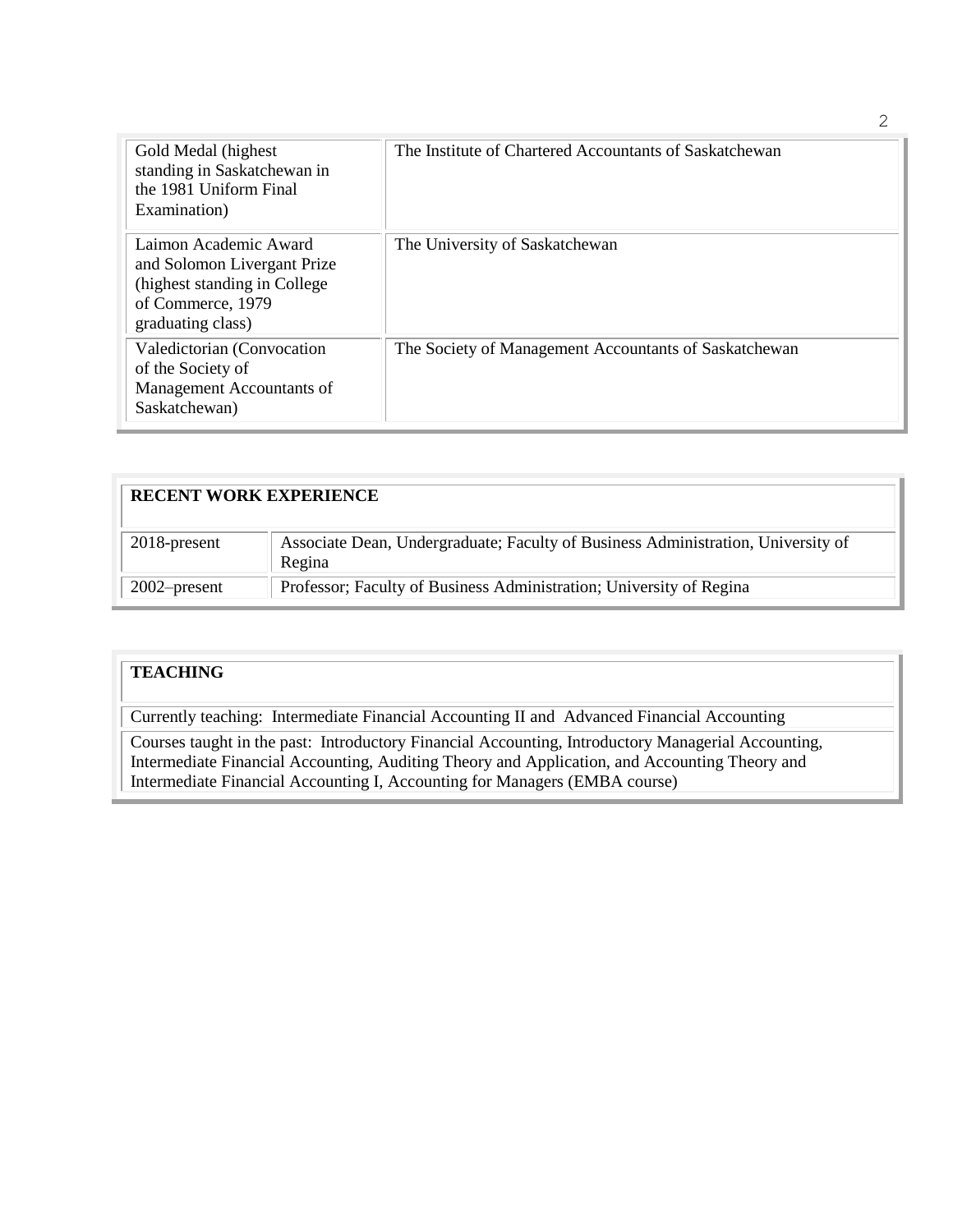## **PUBLICATIONS**

Bonner, B. and **Rennie, M.** (forthcoming 2021). Public-Private Partnerships: What Counts as Evidence of Claimed Value? In J. Jaffe, P. W. Elliott and C. Sellers, Eds. *Divided: Populism, Polarization and Power in the New Saskatchewan.* Winnipeg: Fernwood Publishing.

Farrar, J., Hausserman, C. and **Rennie, M.** (2019) The influence of revenge and financial rewards on tax fraud reporting intentions. *Journal of Economic Psychology 71.* DOI:10.1016/j.joep.2018.10.005

Baker, R., and **Rennie, M.** (2018). The creation and acceptance of public sector accounting standards in Canada. *Accounting History 23*, 1-26. DOI:10.1177/1032373217748949

Baker, R., & **Rennie, M.** (2017). A public sector accounting technology and its association with a transition to responsible government *Accounting History Review* 27(2), 115-142. DOI: 10.1080/21552851.2016.1264984 (printed online 2016; paper 2017)

**Rennie, M.,** Kopp, L., & Lemon, W. M. (2014). Auditor-client disagreements and independence: An exploratory field study. In *Research on Professional Responsibility and Ethics in Accounting, 18, 131-166.* (Recipient of 2015 Emerald Literati Network Award for Excellence in category of Outstanding Author Contribution)

**Rennie, M.** (2014). SME Financing: Considerations for Boards and Management. In J. Mueller and P. Wells (Eds.) *Governance in Action Globally: Strategy, Processes and Reality* (pp. 401-412). Oxford, UK: RossiSmith Academic Publications.

Khan, S., **Rennie, M.**, Charlebois, S. (2013). Weather risk management by Saskatchewan agriculture producers. *Agricultural Finance Review 73(1), 161-178.*

Baker, R., & **Rennie, M.** (2013). An institutional perspective on the development of Canada's first public accounts. *Accounting History 18*(1), 31-50. DOI: 10.1177/1032373212463270

Ingley, C., **Rennie, M.,** Mueller, J., Warrick, D., & Erakovic, L (2012). The social dimension of boards' role in better corporate governance. In A. Davila, M. Elvira, J. Ramirez, and L. Zapata-Cantu (Eds.) *Understanding Organizations in Complex, Emergent and Uncertain Environments* (pp. 45-67). Hampshire, UK: Palgrave Macmillan.

Baker, R., & **Rennie, M.** (2012). Accounting for a nation's beginnings: Financial reporting challenges arising from the formation of the Dominion of Canada. *Accounting History 17* (3/4), 415-435.

Baker, R., & **Rennie, M.** (2011). Net Debt in the Canadian Public Accounts: Its Emergence, Evolution, and Entrenchment. *Canadian Public Administration 54*(3), 359-375.

Ingley, C., **Rennie, M.,** Mueller, J., Cocks, G., Warrick, D., & Erakovic, L. (2011). Reformed and engaged boards – not activist shareholders. *World Review of Entrepreneurship, Management and Sustainable Development 7*(3), 302-329.

**Rennie, M.**, & Senkow, D. (2011). What SME management should know about accounting standards for private companies. *Small and Medium-Sized Enterprise & Entrepreneur Review 4*(1) 7-10.

**Rennie, M.,** Kopp, L. S., and Lemon, W. M. (2010). Exploring trust and the auditor-client relationship: Factors influencing the auditor's trust of a client representative. *Auditing: A Journal of Practice & Theory 29*(1), 279-293.

**Rennie, M.,** & Senkow, D. (2009). Financial Reporting for Private Companies: The Canadian Experience. *Accounting Perspectives, 8*(1), 43–67.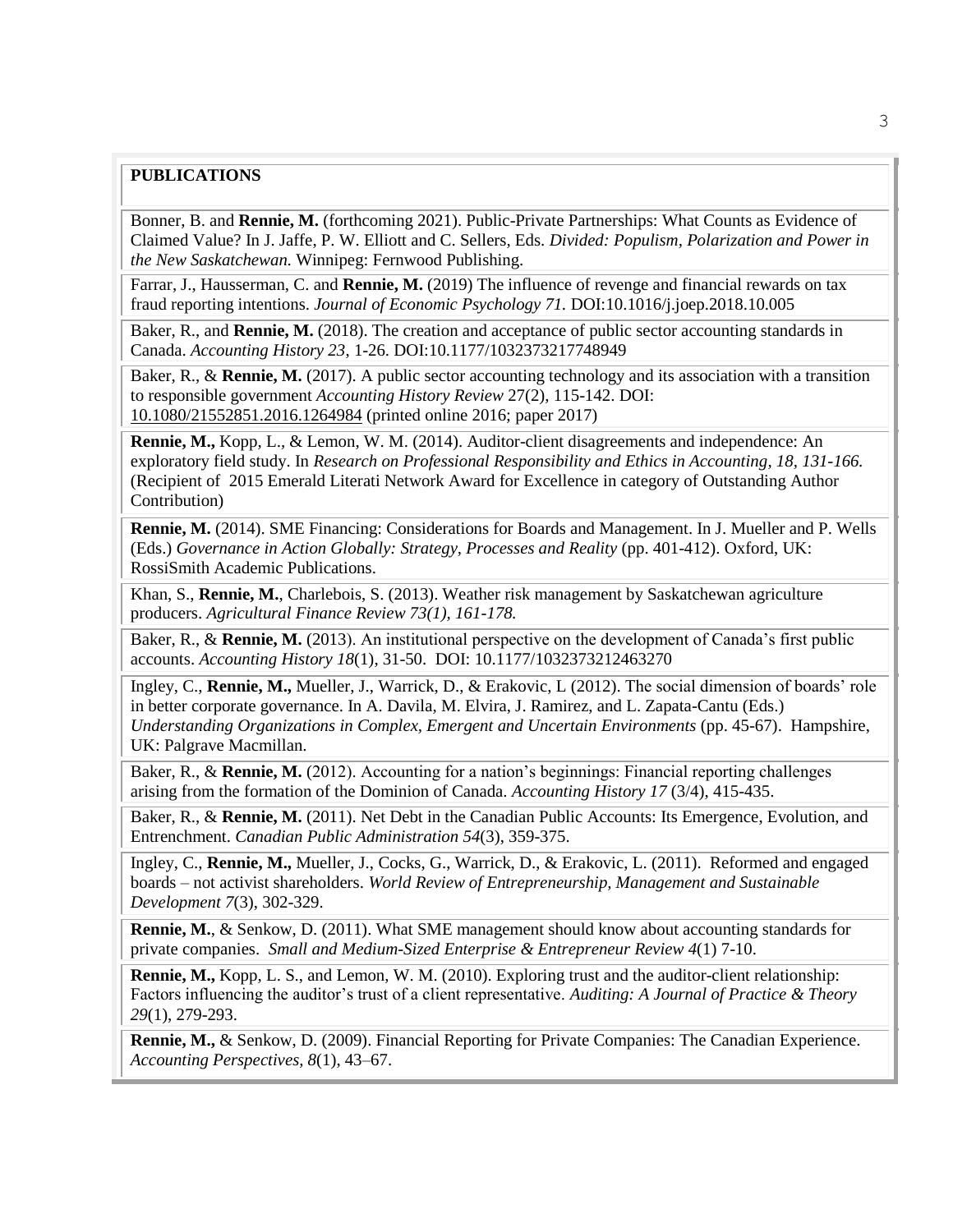Baker, R., & **Rennie M.** (2006). Forces Leading to the Adoption of Accrual Accounting by the Canadian Federal Government: An Institutional Perspective. *Canadian Accounting Perspectives, 5*(1), 83-112.

**Rennie, M.**, Senkow, D., Rennie, R., & Wong, J. (2003). Deregulation of the Private Corporation Audit in Canada: Justification, Lobbying, and Outcomes. *Research in Accounting Regulation, 16*, 227-241.

Keenan, J., & **Rennie, M.** (2002). World Class Standards. *CA Magazine 135(8),* 39-40.

Senkow, D., **Rennie, M.**, Rennie, R., & Wong, J. (2001). The audit retention decision in the face of deregulation: Evidence from large private Canadian corporations. *Auditing: A Journal of Practice & Theory 20(*2), 101-113.

Senkow, D., **Rennie, M**., Rennie, R., & Wong, J. (2000). A matter of some discretion: A look at what happened after the Canada Business Corporations Act no longer required audited financial statements from large private corporations. *CA Magazine, 133*(9), 34-36, 48.

**Rennie, M.** (1999). Accounting for knowledge assets: Do we need a new financial statement? *The International Journal of Technology Management, 18*, 648-659.

Courteau L, & **Rennie, M.** (1997). First accounting course forum. *Contemporary Accounting Research, 14*(2), 203-208.

**Rennie, M**., & Gibbins, M. (1996). Expert beyond experience. In D. B. Thornton (Ed.) *Accounting Literature:Research for Users* (pp. 25-29). Scarborough, Ontario: Prentice Hall Canada.

**Rennie, M.** (1995). Factors affecting responsibility assessments after an audit failure. *Behavioral Research in Accounting, 7*, 104-121.

Carmichael, D., **Rennie, M**., Rennie, R., & Willingham, J. (1995). *Auditing Concepts and Methods: A Guide to Current Auditing Theory and Practice* Whitby, Ontario: McGraw-Hill Ryerson.

Carmichael, D., **Rennie, M**., Rennie, R. & Schaller, C. (1995). *Instructor's Resource Manual for Auditing Concepts and Methods: A Guide to Current Auditing Theory and Practice,*Whitby, Ontario: McGraw Hill Ryerson

**Rennie, M**. (1994). Discussion of "When numbers are better than words: The joint effects of response representation and experience on inherent risk judgments" (D.N. Stone & W.M. Dilla). *Auditing: A Journal of Practice & Theory, 13*(suppl), 24-28.

**Rennie, M**., & Gibbins, M. (1993) Expert beyond experience. *CA Magazine, 126*(5), 40-46.

Lindsay, D., **Rennie, M**., Murphy, G., & Silvester, H. (1987) Independence of external auditors: A Canadian perspective. *Advances in International Accounting, 1*, 169-189.

## **RECENT CONFERENCE PRESENTATIONS**

**Rennie, M.** (2020). Financial Reporting for the HBC surrender and First Nations' surrender of Rupert's Land and the North-Western Territory. Administrative Sciences Association of Canada Annual Conference, Virtual, June 10-12, 2020.

Baker, R. and **Rennie, M.** (2020) John Langton: Pioneer Accountant and Canada's First Auditor General. Administrative Sciences Association of Canada Annual Conference, June 10-12, 2020.

Farrar, J., Farrar, T., Hausserman, C., and **Rennie, M.** (2019) Guilty Pleasures: An investigation of taxpayers' motivations to blow the whistle.  $42<sup>nd</sup>$  Annual Congress of the European Accounting Association, Paphos, Cyprus, May 29-31.